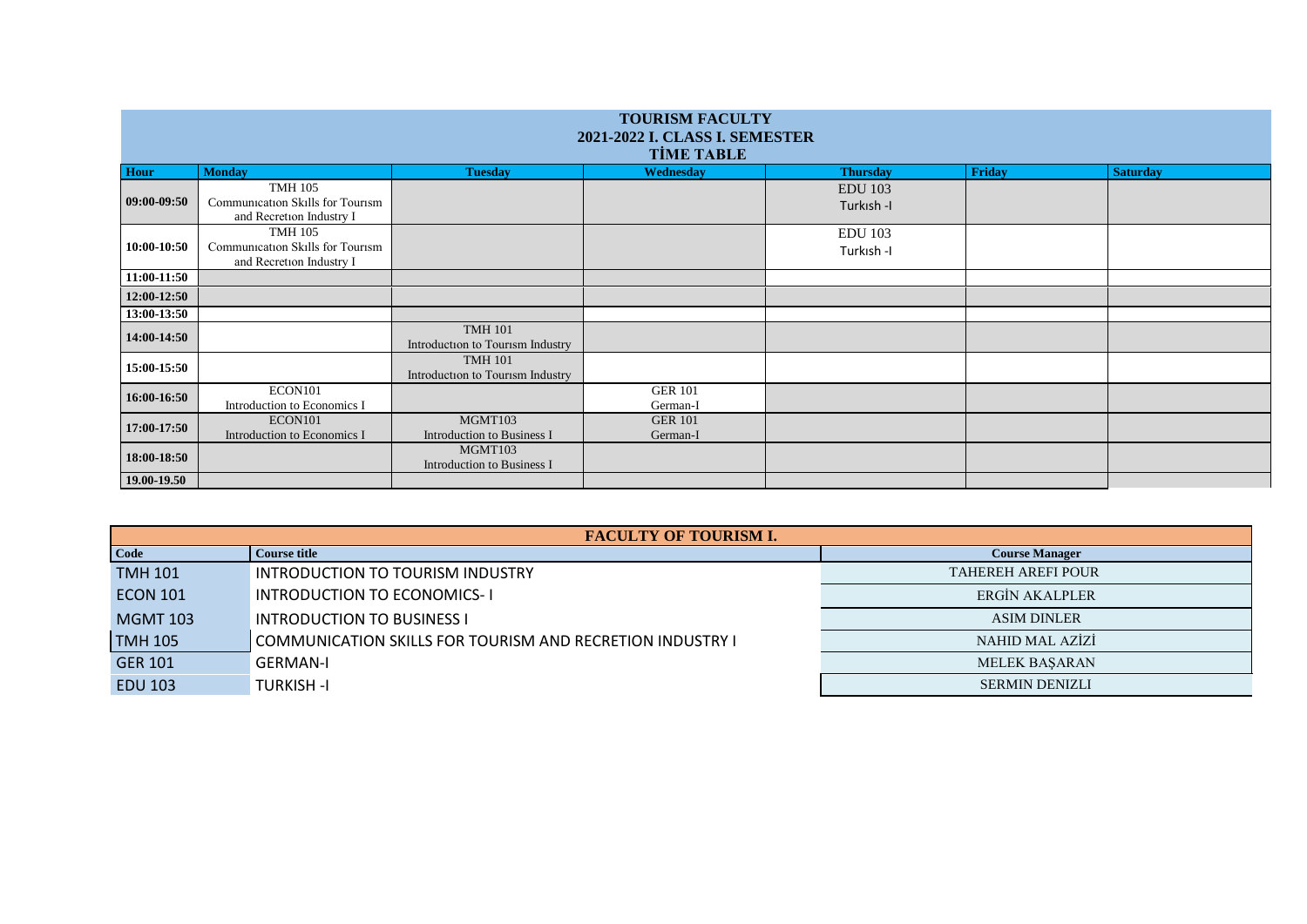| <b>TOURISM FACULTY</b><br><b>2021-2022 I. CLASS II SEMESTER</b> |                                                                                    |  |                                                                   |                                      |                           |                 |               |                 |
|-----------------------------------------------------------------|------------------------------------------------------------------------------------|--|-------------------------------------------------------------------|--------------------------------------|---------------------------|-----------------|---------------|-----------------|
| <b>TİME TABLE</b>                                               |                                                                                    |  |                                                                   |                                      |                           |                 |               |                 |
| <b>Hour</b>                                                     | <b>Monday</b>                                                                      |  | <b>Tuesday</b>                                                    | Wednesdav                            |                           | <b>Thursday</b> | <b>Friday</b> | <b>Saturday</b> |
| 09:00-09:50                                                     |                                                                                    |  |                                                                   |                                      |                           |                 |               |                 |
| 10:00-10:50                                                     |                                                                                    |  |                                                                   |                                      |                           |                 |               |                 |
| 11:00-11:50                                                     |                                                                                    |  |                                                                   |                                      |                           |                 |               |                 |
| 12:00-12:50                                                     | TMH 108 COMMUNICATION<br><b>SKILLS FOR TOURISM AND</b><br>RECREATION INDUSTRY - II |  | TMH 102 HOUSKEEPING<br><b>OPERATIONS</b>                          |                                      |                           |                 |               |                 |
| 13:00-13:50                                                     | TMH 108 COMMUNICATION<br>SKILLS FOR TOURISM AND<br>RECREATION INDUSTRY - II        |  | TMH 102 HOUSKEEPING<br><b>OPERATIONS</b>                          |                                      |                           |                 |               |                 |
| 14:00-14:50                                                     |                                                                                    |  | <b>TMH 104</b><br><b>INTRODUCTION TO</b><br>MANAGEMENT IN TOURISM |                                      |                           |                 |               |                 |
| 15:00-15:50                                                     |                                                                                    |  | <b>TMH 104</b><br><b>INTRODUCTION TO</b><br>MANAGEMENT IN TOURISM |                                      |                           |                 |               |                 |
| 16:00-16:50                                                     |                                                                                    |  | <b>TMH 106</b><br><b>TRAVEL AND TOUR</b><br><b>OPERATIONS</b>     |                                      |                           |                 |               |                 |
| 17:00-17:50                                                     |                                                                                    |  | <b>TMH 106</b><br><b>TRAVEL AND TOUR</b><br><b>OPERATIONS</b>     |                                      |                           |                 |               |                 |
| 18:00-18:50                                                     |                                                                                    |  |                                                                   | <b>GER 102</b><br><b>GERMAN - II</b> |                           |                 |               |                 |
| 19:00-19:50                                                     |                                                                                    |  |                                                                   | <b>GER 102</b><br><b>GERMAN - II</b> |                           |                 |               |                 |
| <b>FACULTY OF TOURISM II.</b>                                   |                                                                                    |  |                                                                   |                                      |                           |                 |               |                 |
| Code                                                            | <b>Course title</b>                                                                |  |                                                                   |                                      | <b>Course Manager</b>     |                 |               |                 |
|                                                                 |                                                                                    |  |                                                                   |                                      |                           |                 |               |                 |
| <b>TMH 102</b>                                                  | <b>HOUSKEEPING OPERATIONS</b>                                                      |  |                                                                   |                                      | <b>TAHEREH AREFI POUR</b> |                 |               |                 |
| <b>TMH 104</b>                                                  | INTRODUCTION TO MANAGEMENT IN TOURISM                                              |  |                                                                   |                                      | <b>SANAZ FARHANGI</b>     |                 |               |                 |
| <b>TMH 106</b>                                                  | TRAVEL AND TOUR OPERATIONS                                                         |  |                                                                   |                                      | <b>SANAZ FARHANGI</b>     |                 |               |                 |
| <b>TMH 108</b>                                                  | COMMUNICATION SKILLS FOR TOURISM AND RECREATION INDUSTRY - II                      |  |                                                                   |                                      | NAHID MAL AZİZİ           |                 |               |                 |
| <b>GER 102</b><br><b>GERMAN - II</b>                            |                                                                                    |  |                                                                   |                                      |                           | MELEK BAŞARAN   |               |                 |
|                                                                 |                                                                                    |  |                                                                   |                                      |                           |                 |               |                 |